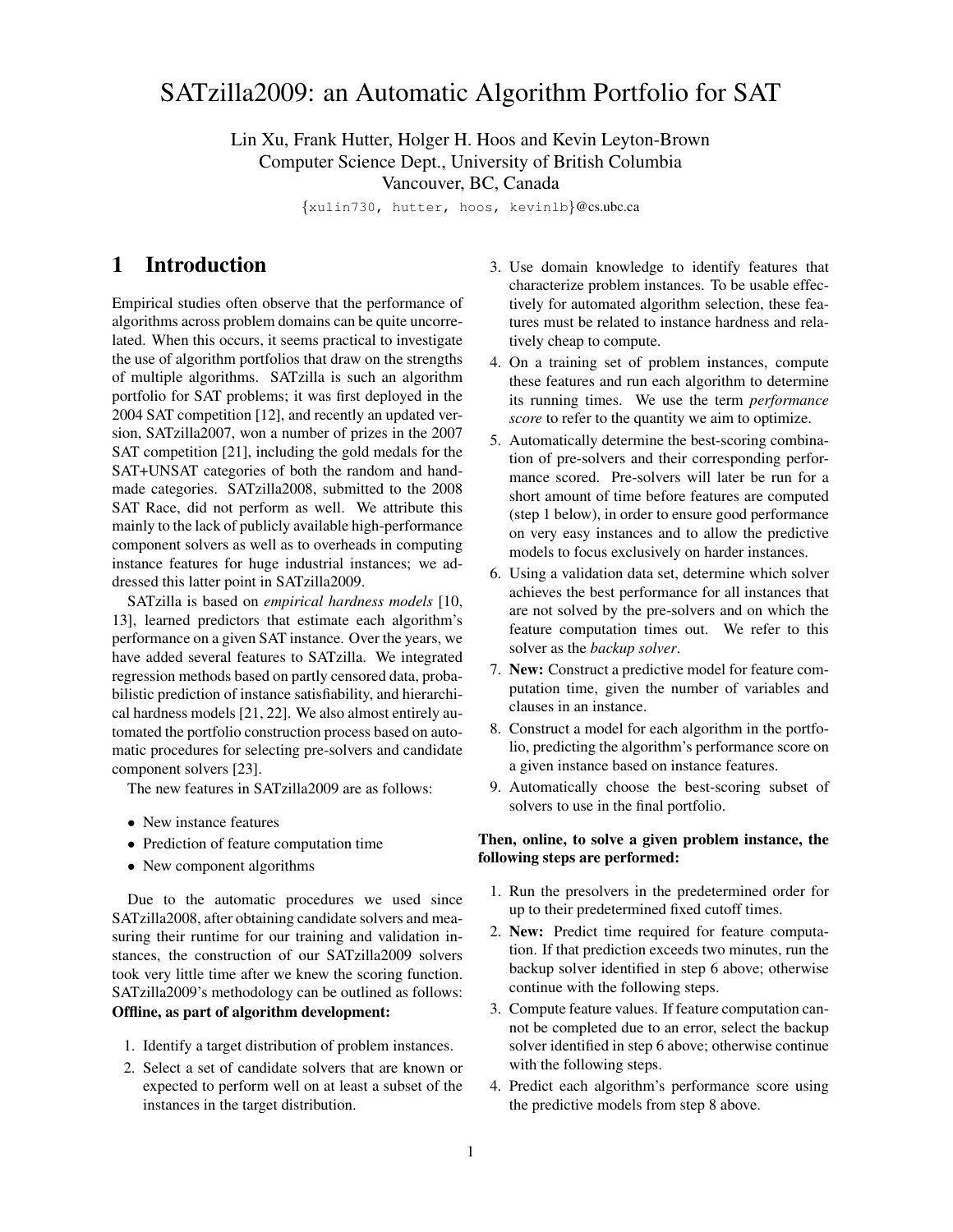5. Run the algorithm predicted to be the best. If a solver fails to complete its run (e.g., it crashes), run the algorithm predicted to be next best.

### 2 SATzilla2009 vs SATzilla2008

SATzilla2009 implements a number of improvements over SATzilla2008.

New instance features. We introduced several new classes of instance features: 18 features based on clauselearning [11], 18 based on survey propagation [9], and five based on graph diameter [8]. For the *Industrial* category, we discarded 12 computationally expensive features based on unit propagation, lobjois probing, and graph diameter.

Prediction of feature computation time. In order to predict the feature computation time for an instance based on its number of variables and clauses, we built a simple linear regression model with quadratic basis functions. This was motivated by the fact that in the industrial category of the 2007 SAT competition, as well as in the SAT Race 2008, SATzilla's feature computation timed out on over 50% of the instances, forcing SATzilla to use a default solver; we also discarded some expensive features trading off cost *vs* benefit.

New component algorithms. We updated the component solvers used in SATzilla2008 with the newest publicly-available versions and included a number of local search solvers based on the SATenstein solver framework [1]. For the *Industrial* category, one limiting factor is that many high-performance industrial solvers are not publicly available, such that we cannot use them as component solvers.

### 3 The SATzilla2009 solvers

SATzilla's performance depends crucially on its component solvers. We considered a number of state-of-the-art SAT solvers as candidate solvers, in particular the eleven complete solvers March\_dl04[8], March\_pl[7], Minisat 2.0[6], Vallst[19], Zchaff\_Rand[11], Kcnfs04[5], TTS 4.0[18], Picosat8.46[2], MXC08[3], Minisat 2007[17] and Rsat 2.0[16].

We also considered the five local search solvers  $q$ novelty<sup>+</sup>[15], Ranov[14], Ag2wsat0[4],  $Aq2wsat$ <sup>+</sup>[20] and SATenstein[1] (seven automatically configured versions).

As training data, we used all available SAT instances from previous SAT competitions (2002 until 2005, and 2007) and from the SAT Races 2006 and 2008. Based on these instances, we built three data sets:

• *Random*: all 2,821 random instances;

- *Crafted*: all 1,686 handmade/crafted instances;
- *Industrial*: all 1,376 industrial instances.

For each training instance we ran each solver for one hour and recorded its runtime. (Local search solvers were only run on unsatisfiable instances.) Unlike in previous SATzilla versions, we did not use any preprocessing. We computed 96 features for each instance in categories *Random* and *Crafted*, and 84 features for category *Industrial*. In each category, as a training set we used all previously mentioned instances, and as a validation set the 2007 SAT competition instances from that category (note that this validation is a subset of the training; this was motivated by the relative scarcity of available data and our expectation that the 2009 SAT competition instances resemble more closely those from the 2007 competition than those from earlier competitions).

For presolving, we committed in advance to using a maximum of two presolvers. We allowed a number of possible cutoff times, namely 5, 10, and 30 CPU seconds, as well as 0 seconds (i.e., the presolver is not run at all) and considered all orders in which to run the three presolvers. Automated presolver selection then chose the following presolving strategies:

- *Random*: SATenstein(T7) for 30 seconds, then MXC08 for 30 seconds;
- *Crafted*: March\_d104 for 5 seconds, then MXC08 for 5 seconds;
- *Industrial*: MXC08 for 10 seconds, then Picosat8.46 for 5 seconds.

Automated solver subset selection [23] chose the following component solvers:

- *Random*: Kcnfs04, March dl04, Picosat8.46,  $Aq2wsat0$ ,  $Aq2wsat^{+}$ , qnovelty<sup>+</sup>, SATenstein(QCP)
- *Crafted*: March dl04, Minisat 2.0, Minisat 2007, Vallst, Zchaff Rand, TTS 4.0, MXC08
- *Industrial*: March dl04, Minisat 2007, Zchaff\_Rand, Picosat8.46, MXC08

The automatically-selected backup solvers were Ag2wsat0, Minisat 2007, and MXC08 for *Random*, *Handmade*, *Industrial*, respectively.

### 4 Expected Behaviour

We submit three different versions of SATzilla, specifically designed to perform well in each of the categories: SATzilla2009 R (*Random*), SATzilla2009 C (*Crafted*), and SATzilla2009 I (*Industrial*). In order to run properly, subdirectory satzilla Solvers should contain all binaries for SATzilla's component solvers and its feature computation.